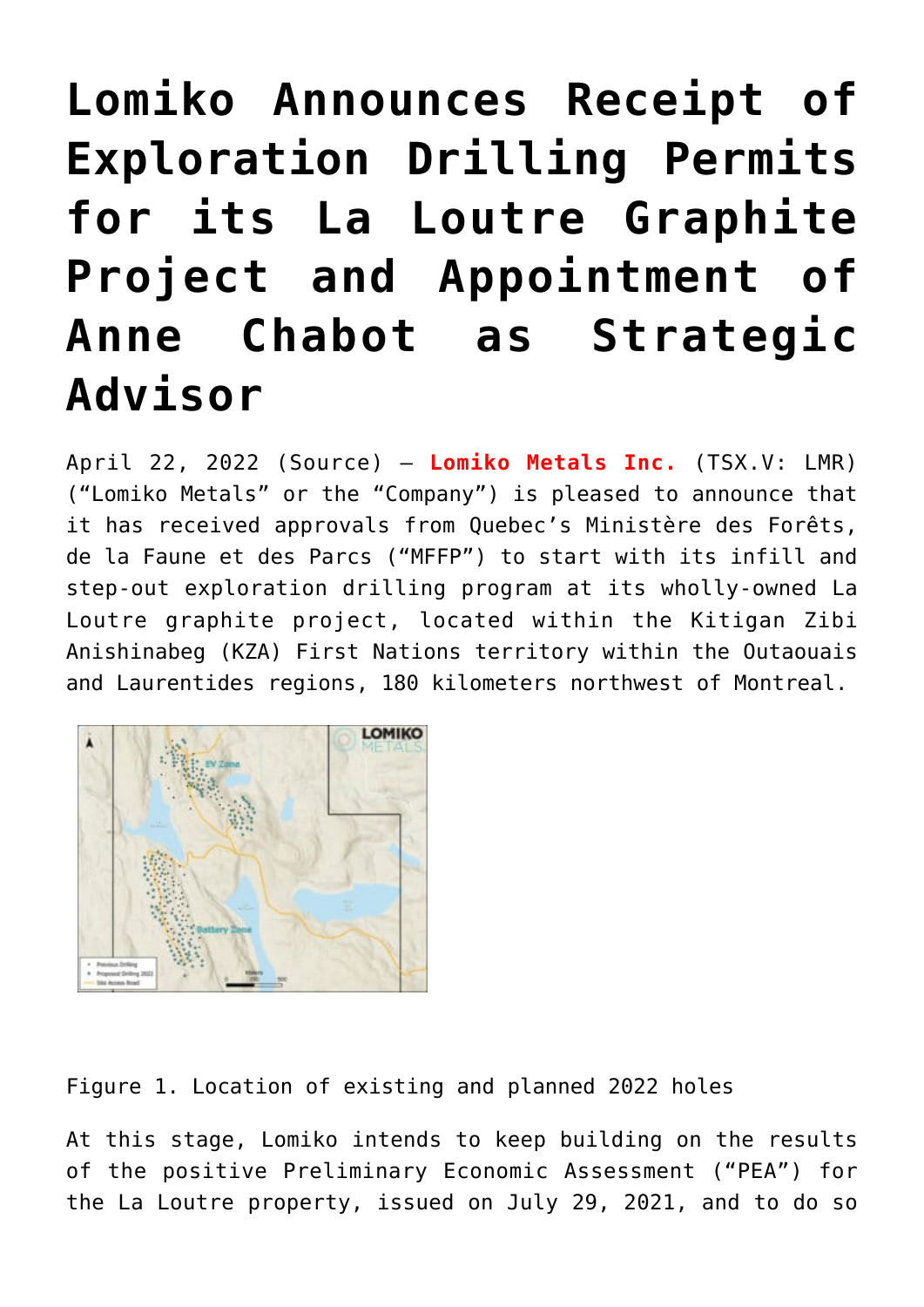with a focus on stakeholder engagement processes. As the Company's vision is to develop its projects into production, it is taking early steps towards an eventual Pre-Feasibility Study. Lomiko intends to de-risk the La Loutre project and increase confidence in its mineral resource estimates as it further defines the quantity and quality of the resource via the exploration program which will also serve to test the extremities of the deposits.

The Company is also pleased to have added Anne L. Chabot as strategic advisor to management on our work with First Nations engagement, supported by Lee Arden Lewis as Independent Director of the Board. Ms. Chabot possesses over 25 years of experience working with Indigenous and non-Indigenous governments, agencies and community groups, including a number of prominent political organizations like the Assembly of First Nations and the Chiefs of Ontario. Importantly, she works directly with a number of First Nations communities advocating for their rights on land and resource development. She has developed a reputation for being trustworthy and reliable and for her ability to bring solutions to diverse perspectives. She is guided by the vision of her father, John Clarence Chabot, to bring prosperity and self reliance to First Nations, based on principles of mutual respect, trust, kindness and truth.

Lomiko's strategic advisors also include Normand Champigny, CEO and Director of Quebec Precious Metals.

Belinda Labatte, CEO and Director stated: "Our team is pleased to have received the requisite permits to start with the infill and extension drill program at the La Loutre graphite project. We also appreciate the ongoing engagement that is required with our communities as we move forward with this exploration program and the future studies of this project and so we are thrilled to work with Anne Chabot. We are eager to work in Quebec with our communities and First Nations, and implement our strategy and path forward as a people-first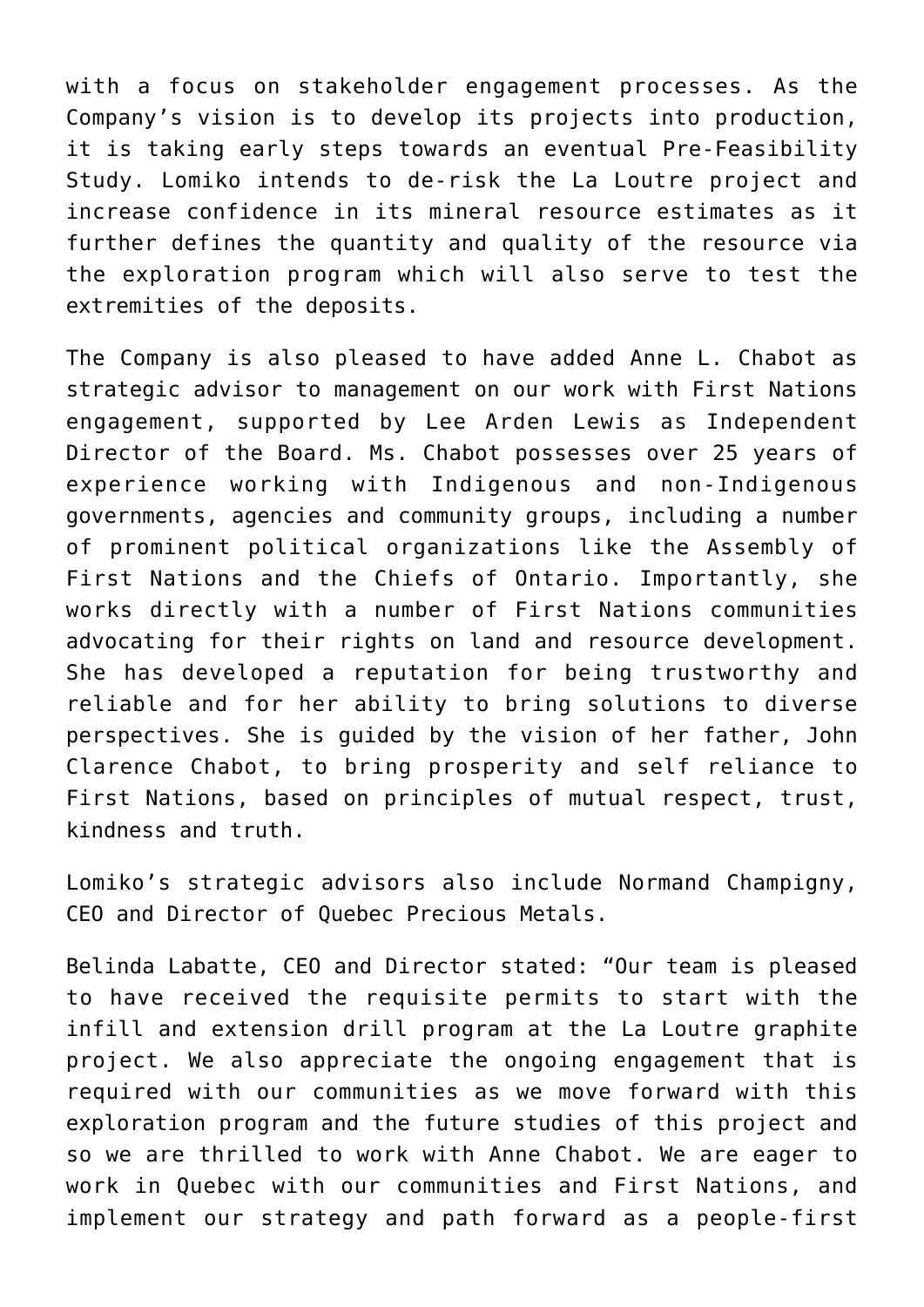company and an operator of choice in the development of La Loutre and our other future projects."

Ms. Labatte continued: "We are very encouraged by the recent news of major car manufacturers developing battery production capacities in Quebec and North America. We are working as a responsible environmental steward in the region and intend to become a meaningful and vital part of the supply chain, including the promotion of new-economy job prospects in the development of our project to be used in battery production for Quebec, Canadian, and North American solutions. The exploration program is funded entirely with Canadian flow through financing."

## **About the La Loutre exploration program**

The planned comprehensive drill program will feature approximately 130 holes or 18,000 meters in the Electric Vehicles ("EV") Zone and Battery Zone. Please refer to Figure 1 for details. The PEA confirmed that the EV and Battery Zones are sources of mineral material that, when processed, would yield concentrated graphite of high purity over 95% graphitic carbon (Cg). Estimated mineral resources are shown in Table 1 and PEA pit constrained mineral material is shown in Table 2. For the full results please refer to the Preliminary Economic Analysis (PEA) available on the Company's website at: [www.lomiko.com .](https://cts.businesswire.com/ct/CT?id=smartlink&url=http%3A%2F%2Fwww.lomiko.com&esheet=52693924&newsitemid=20220422005152&lan=en-US&anchor=www.lomiko.com&index=1&md5=68dd729ced06bca4f2f562cfceb7a39f)

Lomiko has commissioned Breakaway Consulting of Québec to design and operate the 2022 exploration drilling program at the La Loutre project and the drilling is being performed by Fusion Drilling. Lomiko expects to mobilize to the site and start drilling as soon as possible subject to weather conditions and anticipates that the drilling program will take 4 to 5 months to complete. The Company will continue the work of listening to and meeting with local communities both in person and in virtual meetings prior to, during and after the drilling is completed.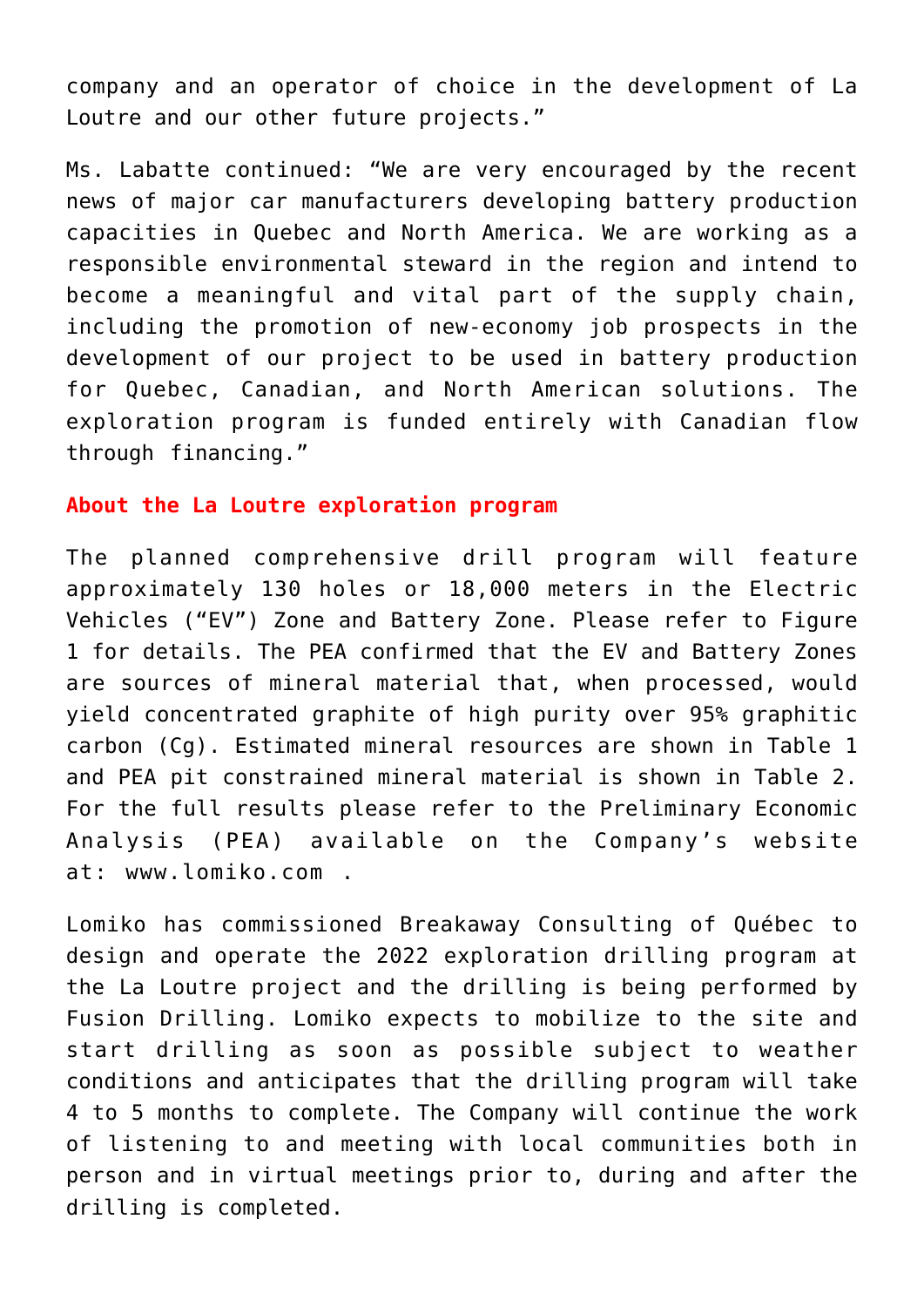*Table 1 La Loutre Mineral Resource Estimate*

| Class     | Cutoff<br>(%) | Deposit<br>EV   |                  |                    | <b>Battery Deposit</b> | Total             |                  |                  |
|-----------|---------------|-----------------|------------------|--------------------|------------------------|-------------------|------------------|------------------|
|           |               | Run-of-<br>Mine | In-Situ<br>Grade | $Run-of-$<br>Mine  | In-Situ<br>Grade       | $Run-of-$<br>Mine | In-Situ<br>Grade | Graphite<br>(kt) |
|           |               | Tonnage<br>(kt) | Graphite<br>(%)  | $T$ onnage<br>(kt) | Graphite<br>(%)        | Tonnage<br>(kt)   | Graphite<br>(%)  |                  |
| Indicated | $\mathbf 1$   | 8,321           | 6.38             | 15,889             | 3.32                   | 24,210            | 4.37             | 1,057.9          |
|           | 1.5           | 8,158           | 6.48             | 15,007             | 3.44                   | 23,165            | 4.51             | 1,044.3          |
|           | 2             | 7,792           | 6.70             | 12,622             | 3.75                   | 20,414            | 4.88             | 995.5            |
|           | 3             | 6,768           | 7.33             | 4,529              | 6.16                   | 11,297            | 6.86             | 774.6            |
|           | 5             | 4,443           | 9.17             | 2,394              | 8.27                   | 6,837             | 8.85             | 605.4            |
| Inferred  | $\mathbf 1$   | 13,114          | 5.71             | 38,273             | 3.10                   | 51,387            | 3.77             | 1,936.4          |
|           | 1.5           | 12,829          | 5.81             | 33,992             | 3.33                   | 46,821            | 4.01             | 1,877.9          |
|           | 2             | 12,273          | 5.99             | 27,775             | 3.69                   | 40,048            | 4.39             | 1,759.5          |
|           | 3             | 9,645           | 6.92             | 10,311             | 5.92                   | 19,956            | 6.40             | 1,277.6          |
|           | 5             | 5,833           | 8.99             | 5,687              | 7.58                   | 11,520            | 8.29             | 955.2            |

Notes:

1. Resources are reported using the 2014 CIM Definition Standards and were estimated using the 2019 CIM Best Practices Guidelines.

2. Mineral Resources are reported inclusive of Mineral Reserves.

3. Mineral Resources that are not Mineral Reserves do not have demonstrated economic viability.

4. The Mineral Resource has been confined by a "reasonable prospects of eventual economic extraction" pit using the following assumptions: Exchange Rate C\$1.00 = US\$0.75; Weighted average price of graphite of US\$ 916/tonne; 100% payable; Offsite costs including transportation and insurance of CDN\$37.42/tonne; a 1.5% NSR royalty; Metallurgical recoveries of 95%.

5. Pit slope angles are 45º below overburden, 20o in overburden.

6. The specific gravity of the deposit is 2.86 in unmineralized and low-grade zones and 2.78 in high-grade zones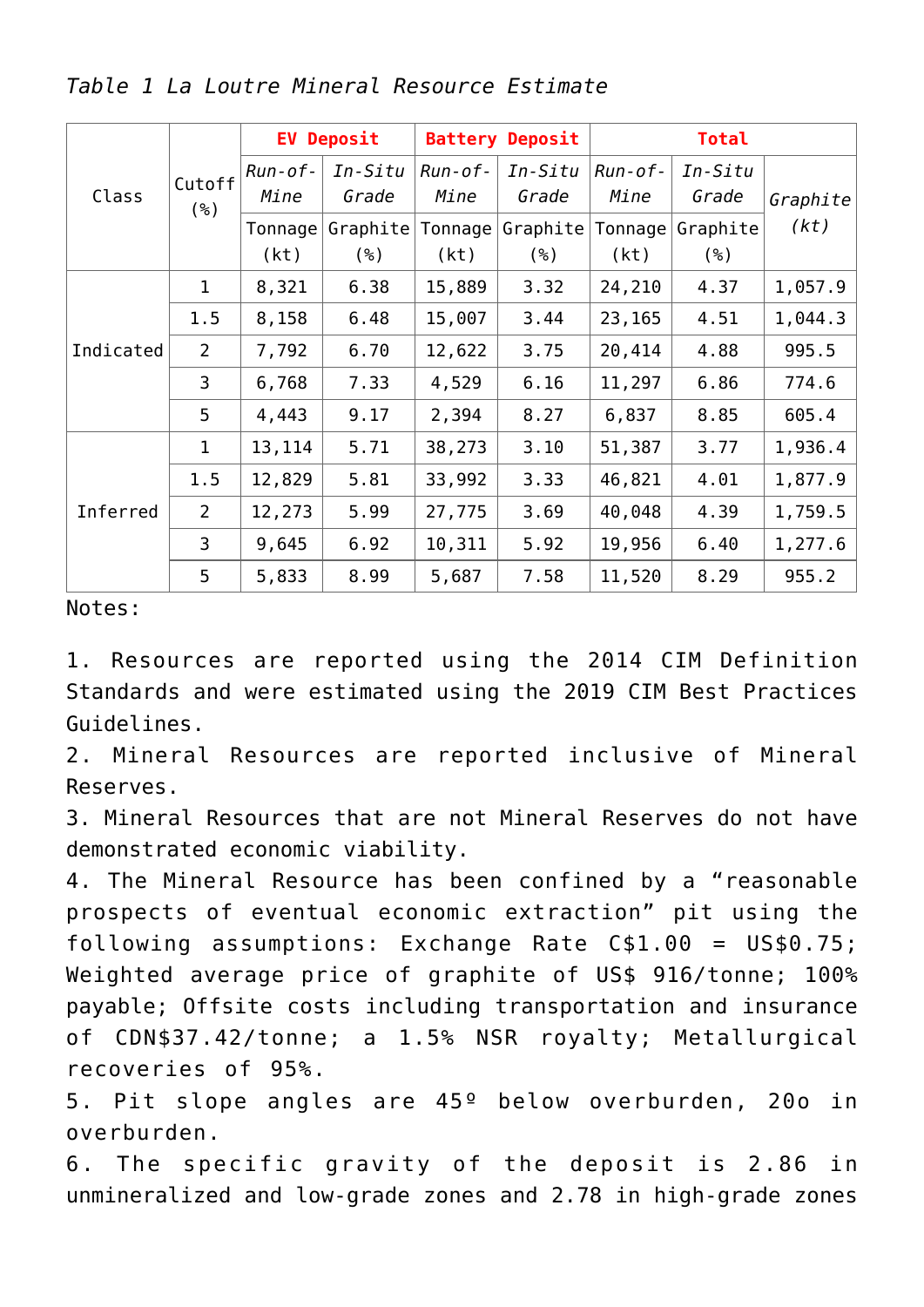(within solids above a 4% Graphite grade).

*Table 2 La Loutre In-Pit Mineral Materials breakdown*

| Description                 | Unit | $EV- N1$ | $EV- N2$ | $EV-S$ | $B - N$ | $B-S$  | Total  |
|-----------------------------|------|----------|----------|--------|---------|--------|--------|
| Indicated<br>Resource       | kt   | 3,118    | 1,964    | 1,437  | 1,283   | 873    | 8,675  |
| Cg Grade                    | ℅    | 7.72     | 7.55     | 5.96   | 7.05    | 5.24   | 7.04   |
| Cg Grade<br>(Diluted)       | ℅    | 7.48     | 7.34     | 5.88   | 6.40    | 5.10   | 6.78   |
| <b>Inferred</b><br>Resource | kt   | 3,149    | 2,632    | 1,621  | 2,315   | 3,482  | 13,199 |
| Cg Grade                    | ℅    | 8.08     | 7.31     | 5.81   | 6.86    | 5.86   | 6.84   |
| Cq Grade<br>(Diluted)       | ℅    | 7.82     | 7.13     | 5.67   | 6.34    | 5.67   | 6.590  |
| Total Resource              | kt   | 6,267    | 4,596    | 3,058  | 3,598   | 4,355  | 21,874 |
| Cg Grade                    | ℅    | 7.90     | 7.41     | 5.88   | 6.93    | 5.74   | 6.92   |
| Cg Grade<br>(Diluted)       | ℅    | 7.65     | 7.22     | 5.77   | 6.36    | 5.56   | 6.67   |
| Waste                       | kt   | 19,967   | 20,924   | 4,823  | 25,712  | 14,299 | 85,726 |
| Overburden*                 | kt   | 733      | 299      | 286    | 727     | 625    | 2,670  |
| Strip Ratio<br>(w/o)        | t/t  | 3.30     | 4.62     | 1.67   | 7.35    | 3.43   | 4.04   |

**About Lomiko Metals Inc.**

Lomiko Metals has a new vision and a new strategy in new energy. Lomiko represents a company with purpose: a peoplefirst company where we can manifest a world of abundant renewable energy with Canadian and Quebec critical minerals for a solution in North America. Our goal is to create a new energy future in Canada where we will grow the critical minerals workforce, become a valued partner and neighbour with the communities in which we operate, and provide a secure and responsibly sourced supply of critical minerals.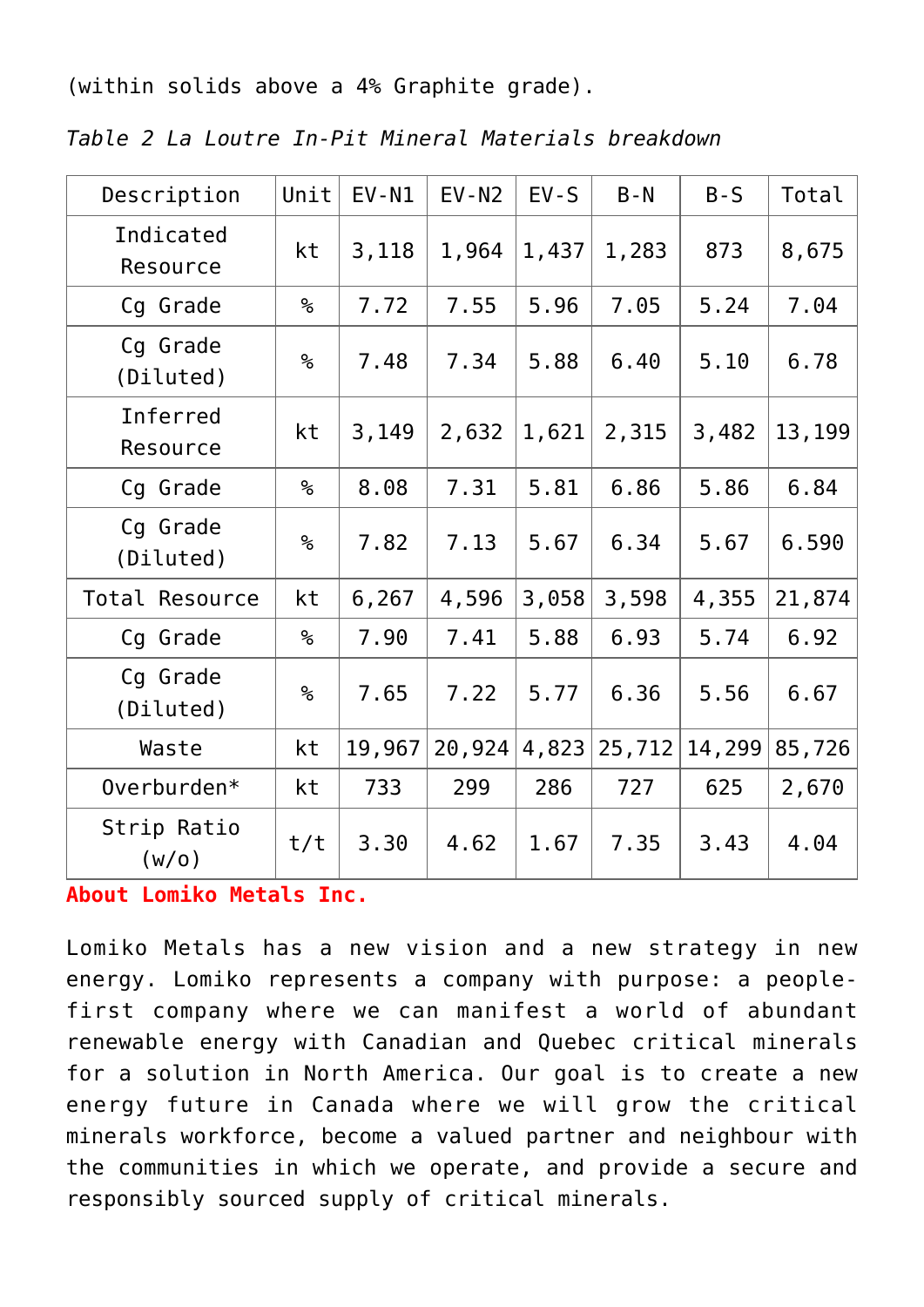The Company holds a 100% interest in its La Loutre graphite development in southern Quebec. The La Loutre project site is located within the Kitigan Zibi Anishinabeg (KZA) First Nations territory. The KZA First Nations are part of the Algonquin Nation and the KZA territory is situated within the Outaouais and Laurentides regions. Located 180 kilometres northwest of Montreal, the property consists of 1 large, continuous block with 48 minerals claims totaling 2,867 hectares  $(28.7 \text{km}^2)$ . Lomiko Metals published a [July 29, 2021](https://cts.businesswire.com/ct/CT?id=smartlink&url=https%3A%2F%2Fna01.safelinks.protection.outlook.com%2F%3Furl%3Dhttps%253A%252F%252Flomiko.com%252Fwp-content%252Fuploads%252F2021%252F09%252FPEA-La-Loutre-2021-09-10.pdf%26data%3D04%257C01%257C%257C1db76b3358224b7bd34508d9bfd8155c%257C84df9e7fe9f640afb435aaaaaaaaaaaa%257C1%257C0%257C637751757078467604%257CUnknown%257CTWFpbGZsb3d8eyJWIjoiMC4wLjAwMDAiLCJQIjoiV2luMzIiLCJBTiI6Ik1haWwiLCJXVCI6Mn0%253D%257C3000%26sdata%3D3DvW1At0cUJlfwE2awinozlxa1BLnQ4mPvCOcJ6aJOo%253D%26reserved%3D0&esheet=52693924&newsitemid=20220422005152&lan=en-US&anchor=July+29%2C+2021+Preliminary+Economic+Estimate+%28PEA%29&index=2&md5=d278f498ce5a7e8ed53afc7b3d311f32) [Preliminary Economic Estimate \(PEA\)](https://cts.businesswire.com/ct/CT?id=smartlink&url=https%3A%2F%2Fna01.safelinks.protection.outlook.com%2F%3Furl%3Dhttps%253A%252F%252Flomiko.com%252Fwp-content%252Fuploads%252F2021%252F09%252FPEA-La-Loutre-2021-09-10.pdf%26data%3D04%257C01%257C%257C1db76b3358224b7bd34508d9bfd8155c%257C84df9e7fe9f640afb435aaaaaaaaaaaa%257C1%257C0%257C637751757078467604%257CUnknown%257CTWFpbGZsb3d8eyJWIjoiMC4wLjAwMDAiLCJQIjoiV2luMzIiLCJBTiI6Ik1haWwiLCJXVCI6Mn0%253D%257C3000%26sdata%3D3DvW1At0cUJlfwE2awinozlxa1BLnQ4mPvCOcJ6aJOo%253D%26reserved%3D0&esheet=52693924&newsitemid=20220422005152&lan=en-US&anchor=July+29%2C+2021+Preliminary+Economic+Estimate+%28PEA%29&index=2&md5=d278f498ce5a7e8ed53afc7b3d311f32) which indicated the project had a 15-year mine life producing per year 100,000 tonnes of the graphite concentrate at 95%Cg or a total of 1.5Mt of the graphite concentrate. This report was prepared as National Instrument 43-101 Technical Report for Lomiko Metals Inc. by Ausenco Engineering Canada Inc., Hemmera Envirochem Inc., Moose Mountain Technical Services, and Metpro Management Inc., collectively the Report Authors.

Lomiko is working with Critical Elements Lithium Corporation towards earning its 70% stake in the Bourier Project as per the options agreement announced on April 27  $<sup>th</sup>$ , 2021. The</sup> Bourier project site is located near Nemaska Lithium and Critical Elements south-east of the Eeyou Istchee James Bay territory in Quebec which consists of 203 claims, for a total ground position of 10,252.20 hectares (102.52 km2), in Canada's lithium triangle near the James Bay region of Quebec that has historically housed lithium deposits and mineralization trends.

Mr. Mike Petrina, Project Manager, a Qualified Person under National Instrument 43-101 – Standards of Disclosure for Mineral Projects, has reviewed and approved the technical disclosure in this news release.

For more information on Lomiko Metals, review the website at [www.lomiko.com o](https://cts.businesswire.com/ct/CT?id=smartlink&url=http%3A%2F%2Fwww.lomiko.com&esheet=52693924&newsitemid=20220422005152&lan=en-US&anchor=www.lomiko.com&index=3&md5=029453d7e811b815de55acf31e2ad94b)r contact us at [info@lomiko.com .](mailto:info@lomiko.com)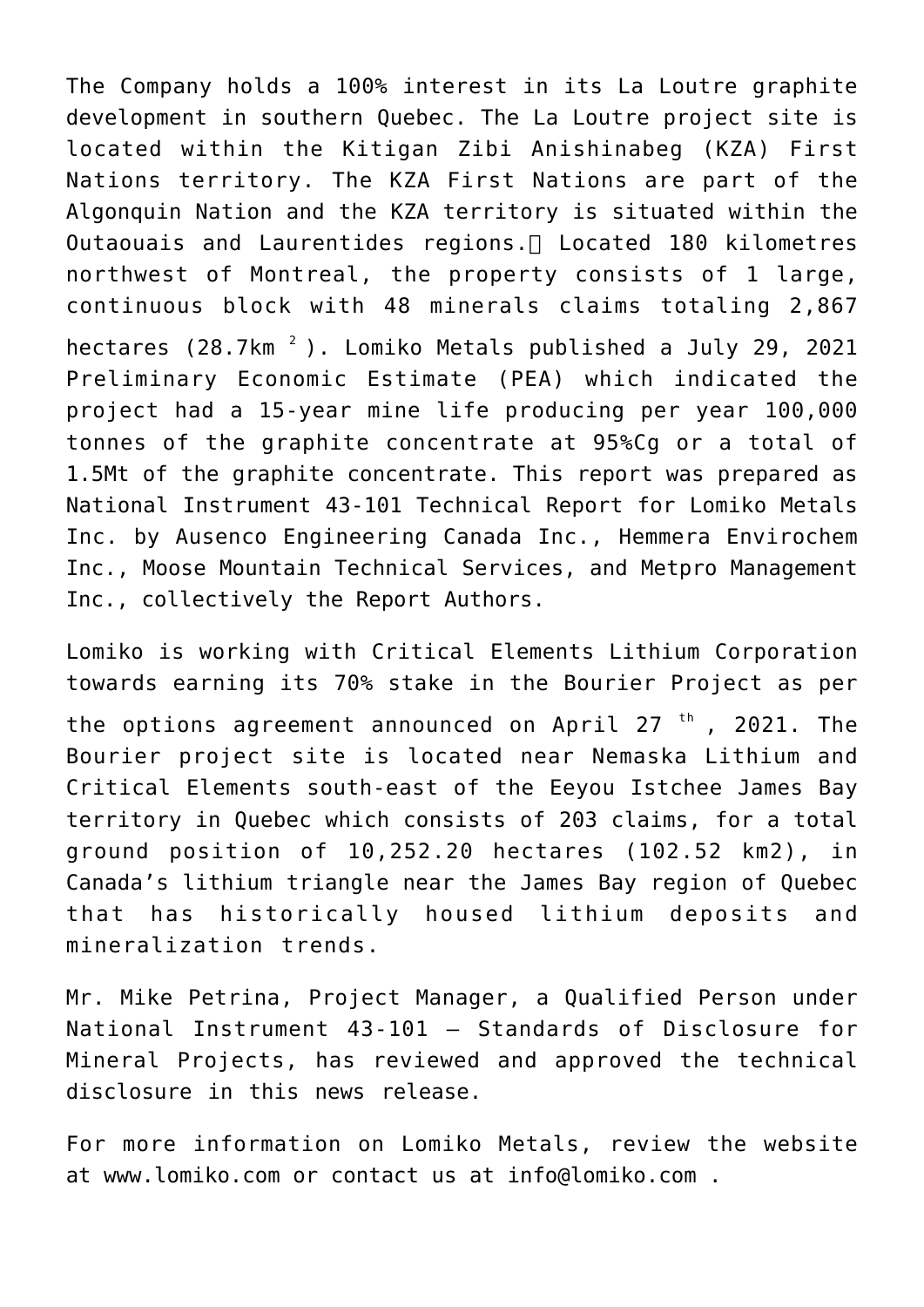## **Cautionary Note Regarding Forward-Looking Information**

This news release contains "forward-looking information" within the meaning of the applicable Canadian securities legislation that is based on expectations, estimates, projections and interpretations as at the date of this news release. The information in this news release about the Company; and any other information herein that is not a historical fact may be "forward-looking information" ("FLI"). All statements, other than statements of historical fact, are FLI and can be identified by the use of statements that include words such as "anticipates", "plans", "continues", "estimates", "expects", "may", "will", "projects", "predicts", "proposes", "potential", "target", "implement", "scheduled", "intends", "could", "might", "should", "believe" and similar words or expressions. FLI in this new release includes, but is not limited to: the Company's objective to become a responsible supplier of critical minerals, exploration of the Company's projects, including expected costs of exploration and timing to achieve certain milestones, including timing for completion of exploration programs; the Company's ability to successfully fund, or remain fully funded for the implementation of its business strategy and for exploration of any of its projects (including from the capital markets); any anticipated impacts of COVID-19 on the Company's business objectives or projects, the Company's financial position or operations, and the expected timing of announcements in this regard. FLI involves known and unknown risks, assumptions and other factors that may cause actual results or performance to differ materially. This FLI reflects the Company's current views about future events, and while considered reasonable by the Company at this time, are inherently subject to significant uncertainties and contingencies. Accordingly, there can be no certainty that they will accurately reflect actual results. Assumptions upon which such FLI is based include, without limitation: current market for critical minerals; current technological trends; the business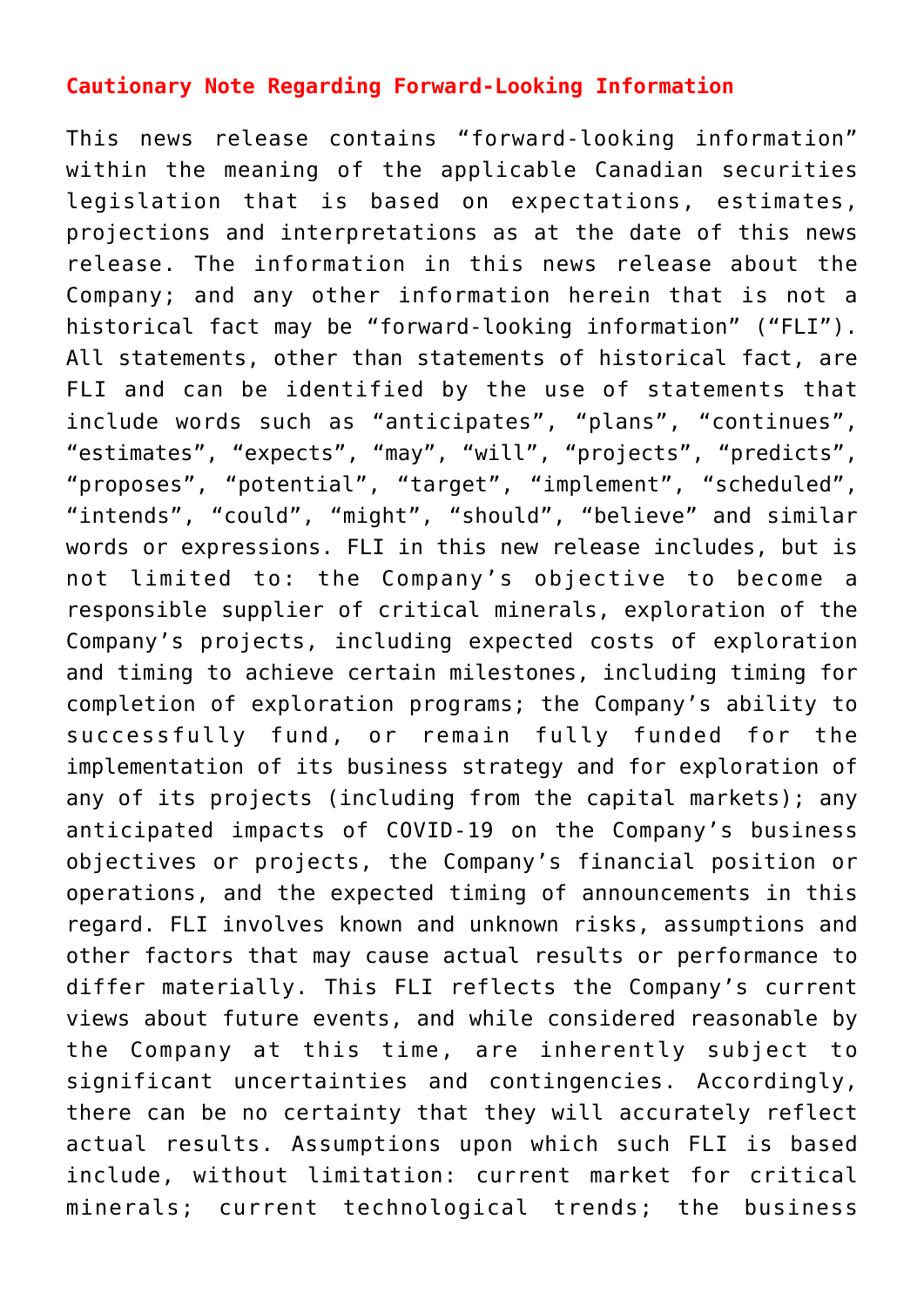relationship between the Company and its business partners; ability to implement its business strategy and to fund, explore, advance and develop each of its projects, including results therefrom and timing thereof; the ability to operate in a safe and effective manner; uncertainties related to receiving and maintaining exploration, environmental and other permits or approvals in Quebec; any unforeseen impacts of COVID-19; impact of increasing competition in the mineral exploration business, including the Company's competitive position in the industry; general economic conditions, including in relation to currency controls and interest rate fluctuations.

The FLI contained in this news release are expressly qualified in their entirety by this cautionary statement, the "Forward-Looking Statements" section contained in the Company's most recent management's discussion and analysis (MD&A), which is available on SEDAR at [www.sedar.com](https://cts.businesswire.com/ct/CT?id=smartlink&url=http%3A%2F%2Fwww.sedar.com&esheet=52693924&newsitemid=20220422005152&lan=en-US&anchor=www.sedar.com&index=4&md5=36f90c9196178e8d05c2cabefa849420) , and on the investor presentation on its website. All FLI in this news release are made as of the date of this news release. There can be no assurance that such statements will prove to be accurate, as actual results and future events could differ materially from those anticipated in such statements. Accordingly, readers should not place undue reliance on forward-looking information. The Company does not undertake to update or revise any such forward-looking statements or forward-looking information contained herein to reflect new events or circumstances, except as may be required by applicable securities laws.

**Neither the TSX Venture Exchange nor its Regulation Services Provider (as that term is defined in the policies of the TSX Venture Exchange) accepts responsibility for the adequacy or accuracy of this news release. No stock exchange, securities commission or other regulatory authority has approved or disapproved the information contained herein.**

On behalf of the Board,